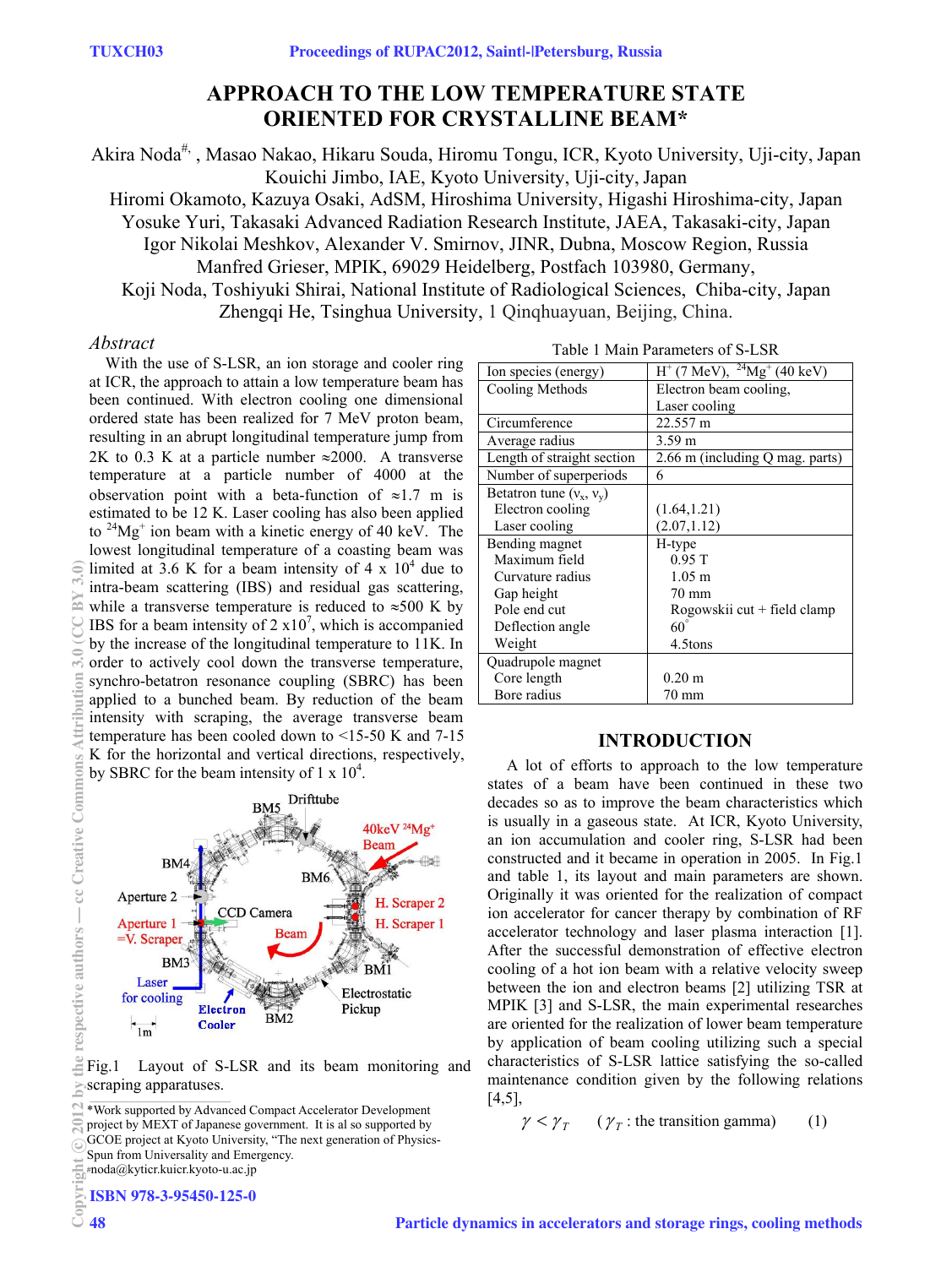$$
\max(\nu_H, \nu_V) < \frac{N_{sp}}{2\sqrt{2}} \tag{2}
$$

where  $N_{\rm sp}$ ,  $v_{\rm H}$  and  $v_{\rm V}$  are the super-periodicity of the lattice, betatron tunes in the horizontal and vertical directions, respectively.

 In the present paper, approaches to low temperature states of the circulating beam at S-LSR with the use of electron cooling and laser cooling are described.

# **ONE DIMENSIONAL ORDERING OF PROTON BEAM BY ELECTRON COOLING**

Stimulated by the report from NAP-M at BIMP [6], particle number dependence of momentum spread of the circulating beam has been studied vigorously in the world and one dimensional ordering has been realized for multicharge ion beams such as  $U^{92+}$ , Au<sup>79+</sup>, Xe<sup>54+</sup>, Kr<sup>36+</sup>, Ni<sup>28+</sup>,  $Ar^{18^{\times}}$ , Ne<sup>10+</sup>, C<sup>6+</sup> at ESR of GSI [7] and for Xe<sup>36+</sup> at CRYRING of MSL [8]. Because of a smaller cooling force due to the single charge, the phase transition to the ordered state of a proton beam, had not been observed until its realization at S-LSR with a rather large superperiodicity of 6.

In Fig. 2, the dependence of momentum spread on the particle numbers obtained at S-LSR for 7 MeV protons is given, which shows a sharp jump at the particle number around 2000 [9]. The momentum spread below the transition is estimated to be  $1.4 \times 10^{-6}$ , which is close to the minimum longitudinal electron temperature of 1.2 x  $10^{-6}$ . The beam radius at the transition is 17  $\mu$ m [9] indicating magnetization of the electron beam first pointed out by Derbenev and Skrinsky [10] and experimentally observed at ESR [11].

The longitudinal,  $T_{\parallel}$  and transverse,  $T_{\parallel}$ , temperatures can be estimated utilizing the following relations [7, 12].



Fig.2 Particle number dependence of the momentum spread  $(1\sigma)$  of 7 MeV proton beam, electron cooled at S-LSR with three different electron currents [9].

$$
k_B T_{\parallel} = m_0 c^2 \beta^2 \left(\frac{\delta p}{p}\right)^2, \qquad (3)
$$

$$
k_B T_u
$$
  
\n
$$
\cong m_0 c^2 \beta^2 \frac{\varepsilon_u}{C} 2\pi v_u , \qquad (4)
$$

where  $m_0$ , c,  $\beta$ ,  $\varepsilon_u$  (u represents either h : horizontal or v: vertical direction) C and  $v_u$  are mass of the ion, velocity of light, the ratio of the ion velocity to the light velocity, the circulating beam emittance in u direction, the circumference of the ring and transverse betatron tune (u =H,V), respectively. The longitudinal temperature was abruptly changed from 2K to 0.3 K at a particle number ≈2000, which is considered to be the evidence of ordering. Transverse temperature with the particle number of 4000 at the observation point with beta -function of  $\approx 1.7$  m is estimated to be 12K.



Fig. 3 Reflection probabilities observed for the 1 dimensional phase transition (borrowed from ref.[9])

With the use of the definitions, given by [13]

$$
\begin{pmatrix} \hat{T}_{\parallel} \\ \hat{T}_{\perp} \end{pmatrix} = \frac{2}{m_i c^2} \left( 2r_i \beta \gamma \frac{\nu}{R} \right)^{-2/3} \begin{pmatrix} k_B T_{\parallel} \\ k_B T_{\perp} \end{pmatrix}, \qquad (5)
$$

$$
(T_{\perp}=T_H+T_V)
$$

the dimensionless parameters, the normalized temperatures,  $\hat{T}_{\parallel}$  and  $\hat{T}_{\perp}$  are obtained as shown in Fig. 3 together with the data of other heavier ions measured at ESR [11]. Our data for a 7 MeV proton beam shows that the transition had occurred at a lower reflection probability around 60 %.

The above results are obtained for coasting beams. The importance of such a study to check the capability of similar transition for bunched beam was pointed out [14], which is one item to be studied at S-LSR in the near future.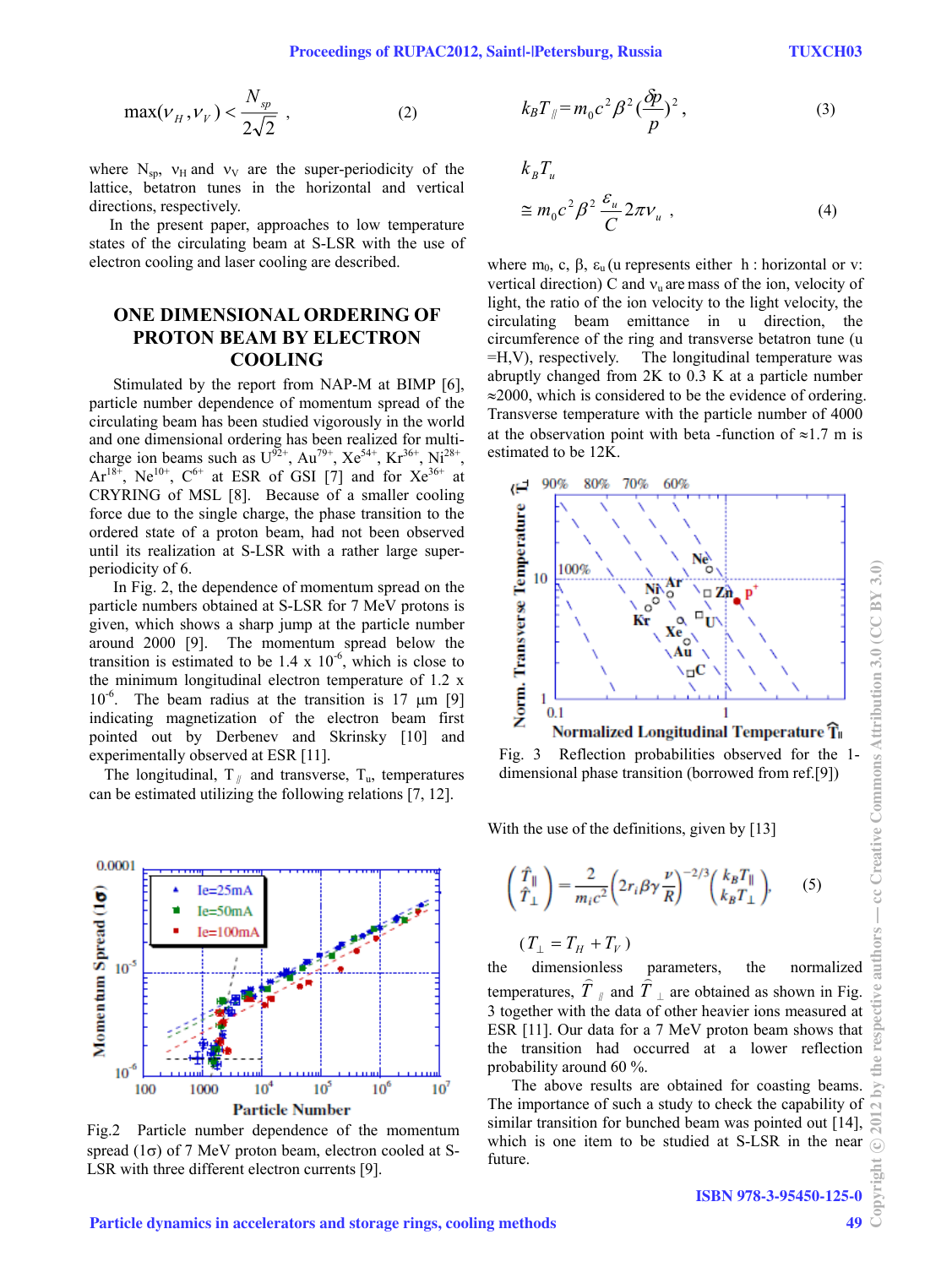

Fig.4 Momentum distribution of the  $24Mg^+$  ion beam with and without laser cooling.

# **LASER COOLING**

#### *Longitudinal Cooling of Coasting Beam*

The laser light co-propagating or counter-propagating with the ion beam can only accelerate or decelerate the ion in the longitudinal direction and can cool down the temperature of the longitudinal direction. Utilizing the heat transfer due to IBS, it was demonstrated that the transverse temperature is also cooled down by performing longitudinal laser cooling. [15, 16] Transverse laser cooling, solely based on single-particle interaction of the ion beam with a laser beam, was also demonstrated. The scheme utilizes the dependence of the horizontal position of the ion on the longitudinal momentum, in combination with a transverse gradient of the light force ("dispersive cooling") [17].

Laser cooling with the use of a ultra-violet laser light (280 nm) co-propagating with the ion beam has been applied to the  $24\text{Mg}^+$  beam with an energy of 40 keV at S-LSR in ICR, Kyoto University. For the counteracting force with the laser cooling force, an induction accelerator was utilized which can generate a decelerating field of 6 mV. In Fig. 4, the momentum distribution of the coasting Mg ion beam with and without the application of laser cooling at an initial beam intensity of  $1 \times 10^6$  is shown. The cooled longitudinal temperature was 3.6 K with a reduced beam intensity of  $3 \times 10^4$  due to IBS and residual gas scattering. IBS effect reduced the transverse temperature to  $\approx 500$  K resulting in a higher longitudinal temperature of 11 K at a beam intensity of 2 x  $10^{7}$ [18].

#### *Indirect Transverse Laser Cooling with SBRC*

 The degrees of freedom between the longitudinal and horizontal directions can be coupled by accelerating the ion beam at the position with finite dispersion function by the operation point satisfying the following relation (SBRC) [19]:

$$
V_H - V_s = m \text{ (integer)}.
$$
 (6)

Further the horizontal and vertical coupling can be realized with the condition:

$$
V_H - V_V = n \text{ (integer)}, \qquad (7)
$$

ISBN 978-3-95450-125-0



Fig. 5 Time variation of the horizontal beam size for various synchrotron tunes observed by a CCD camera.

satisfying the difference resonance utilizing a solenoidal or a skew magnetic field. Thus the laser cooling force is well expected to be extended to 3 dimensions.

At the first step, the indirect transverse laser cooling with the use of SBRC is experimentally demonstrated as shown in Fig. 5 [20], which gave a rather long cooling time as 101 sec. for a beam intensity of  $1x \frac{10^7}{\mu}$  due to IBS heating. In Fig. 6, synchrotron tune dependences of cooled momentum spread (red) and the horizontal beam size (blue) are shown. Clear local minimum and maximum appear in these graphs at the SBRC condition.



Fig.6. Synchrotron tune dependence of the momentum spread (red) and observed horizontal beam size (blue) after laser cooling.

#### *Controlled Beam Scraping to Suppress IBS*

In order to reduce the heating effect by IBS and to increase the efficiency of the indirect transverse laser cooling by SBRC, reduction of the beam intensity with the use of scraping has been proposed [21]. The initial horizontal beam size of 3.9 mm corresponding to the averaged temperature of 8400 K, was cooled down to 1.3 mm and 1.8 mm for SBRC on and off conditions, respectively for a beam intensity of 9 x  $10^5$  ions. By reducing the beam intensity, the IBS heating is expected to be reduced, however, the signal to noise ratio has also been reduced, which disabled us to perform beam size observation with the use of a standard fluorescence based techniques by a CCD camera described in Ref. [22]. So we utilized another scraper (Horizontal Scraper 2 or Vertical Scraper) to measure the beam profile in addition to the one (Horizontal Scraper 1) to control the beam intensity [23]. By detecting the beam survival ratio at various scraper positions, we could observe the beam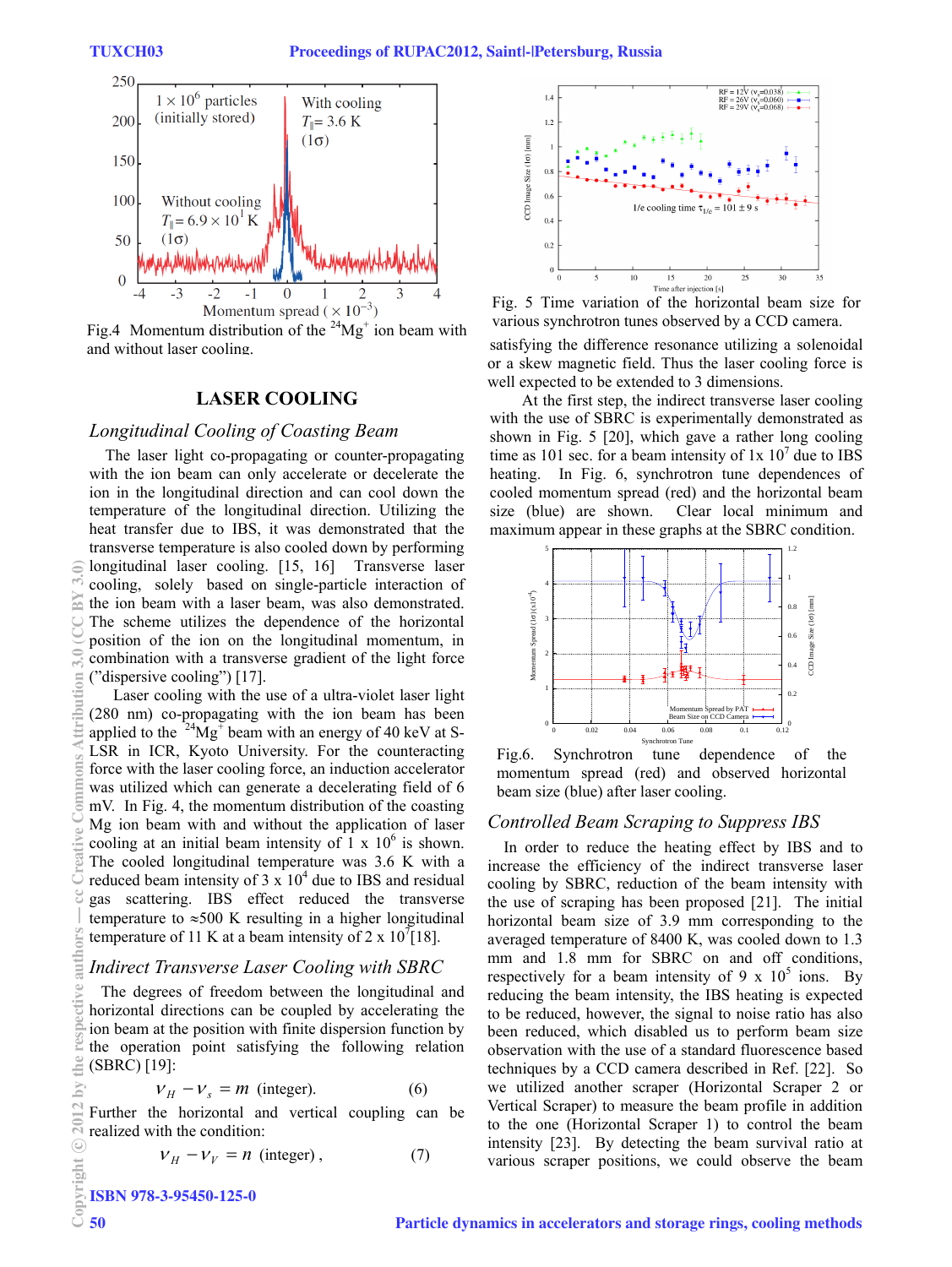

Fig.7 Measured horizontal beam profile with Horisontal Scraper 2.

profile as shown in Fig. 7. We measured the beam sizes for various beam intensities from  $1x$   $10^6$  to  $1x$   $10^4$  by changing the insertion position of the first scraper (H Scraper 1 in Fig. 1) which moves in the horizontal direction and after arriving a certain pre-determined position, returns back to its original position, which is 15 mm inner side from the beam center.

In Fig. 8, the beam intensity dependence of the horizontal beam size measured by H scraper 2 (Fig.1), is shown for a laser irradiation power of  $8\pm1$ mW. By scraping to the intensity of  $1 \times 10^4$ , the cooled horizontal beam size was reduced to 0.17-0.30 mm and 0.55-0.61 mm for SBRC on and off, respectively. Taking into account the fractional momentum spread  $(\Delta p/p)$ measurable by a Post Acceleration Tube (PAT) [24], somewhat smaller horizontal beam size is expected, which, however, is not yet obtained experimentally for such a low intensity at the moment. Horizontal beam size uncorrected for this effect is utilized below, standing at the safety side. Thus the horizontal emittance is estimated to be 3.0-9.3 x  $10^{-8}$   $\pi$  m·rad for SBRC condition which corresponds to the average temperature of 16-50 K through Eq. (4). It is shown that the horizontal beam size reached by indirect transverse laser cooling is



Fig. 9 Time variation of the horizontal beam size after the start of the laser cooling observed with a scraper for the beam intensity of  $9 \times 10^4$  [23].

reduced by reduction of the beam intensity due to suppression of IBS, resulting in an increase of the indirect laser cooling efficiency. In Fig. 9, the time variation of the horizontal beam size indirectly laser cooled with the scraped beam intensity of 9 x  $10^4$  is shown, which gives us a cooling time of 2.6 sec, more than one order of magnitude shorter compared with the beam of the intensity of  $1 \times 10^7$ . It, however, seems to be still not so good enough to be able to realize the transition to a beam string. Further reduction of the beam intensity attaining enough S/N ratio might be needed for phase transition to a string state.

In Fig. 10, similar beam intensity dependence of the vertical beam size is shown. In the present case, the operation point of (2.07, 1.12) does not satisfy the difference resonance condition given by Eq. (7) and neither a solenoidal nor skew field was applied. So no coupling between the horizontal and vertical motions other than IBS is expected. The vertical heat is considered to be transferred mainly to longitudinal direction through IBS. As is known from Fig.10, the initial vertical beam size of 3.9 mm corresponding to the emittannce of 4.1  $\pi$  mm mrad is reduced to 1.9 mm and 3.3 mm by application of indirect transverse laser cooling for 3 sec. for beam intensity of 9 x  $10<sup>5</sup>$  with and without SBRC condition, respectively. With SBRC condition on,



Fig.8 Ion number dependence of the horizontal beam size measured 3 sec. after the start of the indirect transverse laser cooling with the irradiated laser power of  $8\pm1$ mW.





cc Creative

 $\begin{array}{c} \hline \end{array}$ 

51